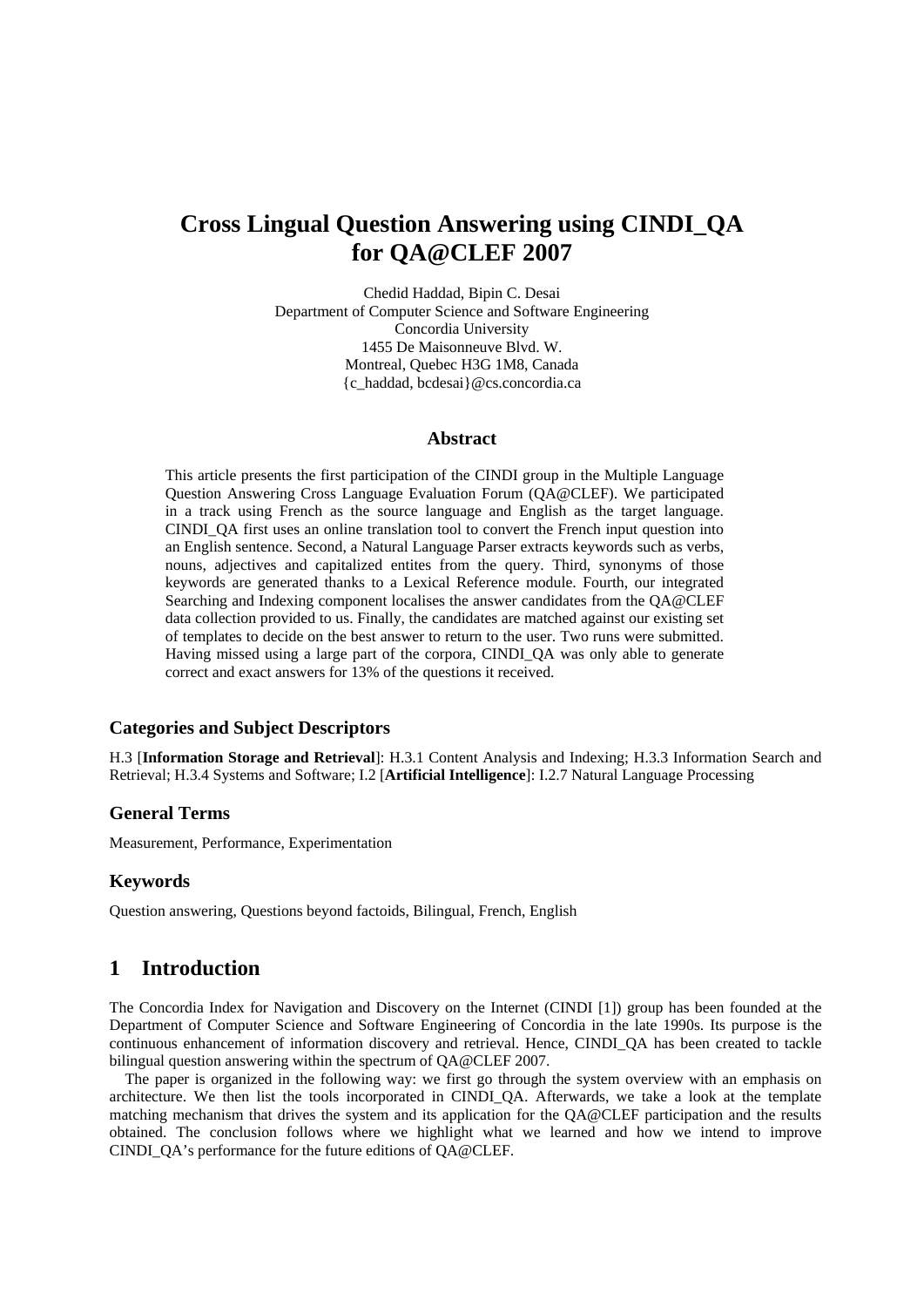### **2 System Overview**

CINDI\_QA is made up of one central unit called the Processor, a couple of peripheral components, four integrated tools and a template module. These are illustrated in the figure below and elaborated on in the next section.



CINDI QA Architecture

**Figure 1: CINDI\_QA Architecture** 

 The system's "brain" is located in the CINDI\_QA Processor where all the logical inferences are made. Since CINDI\_QA communicates with several tools, the information it retrieves from those modules - which is meaningless on its own - is analyzed in the Processor in a structured way that helps build the eventual answer. This process is done in a pre-defined order, with the Processor getting data from one module, sorting it out then using it to probe the next module.

 One of the peripheral components is the PHP Script that acts as an interface between the Online Translator and the Processor. Its purpose is to send the French question to the Online Translator and bring its English equivalent back. The other peripheral unit is the Graphical User Interface (GUI) which is the façade of our system for the user; it will prompt for a French question and return the English answer.

 In a typical scenario, the question inputted in French by the user is translated to English then parsed to extract the keywords. Afterward, the synonyms of the keywords are obtained to form an internal query sent to the Search engine that already has the CLEF data indexed. The answer candidates are localized at which point they are matched against a pre-existing set of templates that enables the selection of the best answer. That answer, which is in English, is sent back to the user.

In order to improve performance, CINDI\_QA allows user interaction to direct its flow of operations. Actually, CINDI QA can be run in two modes. In the automatic mode, it acts as a complete black box by only taking a question and returning an answer. In the feedback mode, it has the possibility of disambiguating the query by prompting the user after each stage. For example, since certain synonyms of a word often don't suit a particular context, the user can choose to eliminate them and only retain relevant ones.

The process flow of CINDI\_QA in the feedback mode is shown in the following diagram.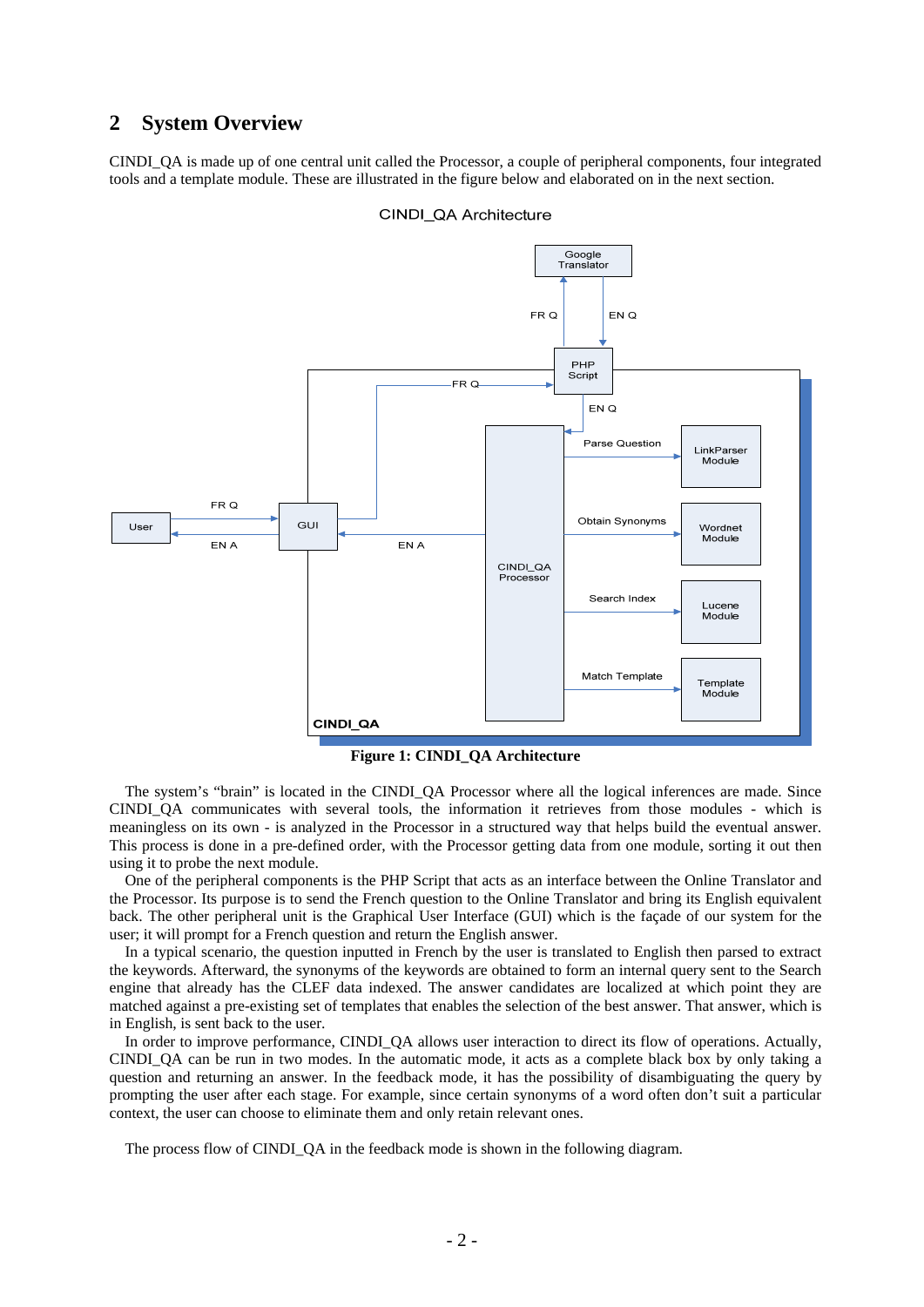## CINDI\_QA Process Flow



**Figure 2: CINDI\_QA Process Flow**

The next section lists the tools used to build CINDI\_QA.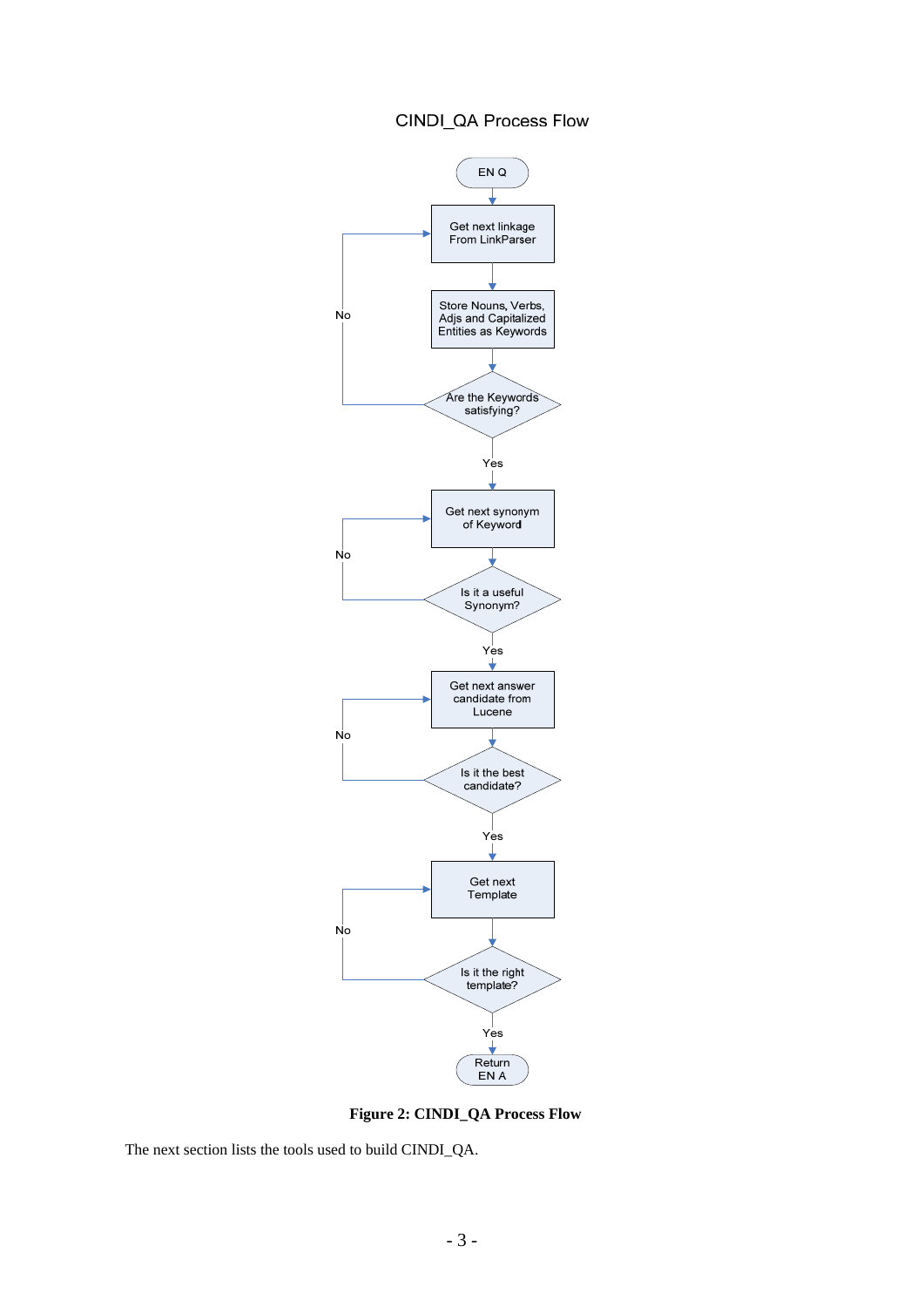## **3 Tools Integration**

#### **3.1 Online Translation**

Since we are working in a bilingual environment, the system is queried in a language different from the data collection it is using as reference. A translation tool is needed for this reason. After researching the available tools, we noticed that the Google [2], Babel Fish [3] and Systran [4] translators appear to be powered by the same engine because they offer the same result when asked to translate from French to English.

 We chose to use Google Translate in our system due to its better interface and speed of processing. A PHP script is responsible of delivering the French question typed in by the user to the Google Translate webpage and bring back the translated English equivalent to the CINDI\_QA Processor.

#### **3.2 Natural Language Parsing**

We need a way to understand the question asked by the user in order to single out the keywords. This was achieved thanks to the Link Grammar Parser [5], a syntactic parser of English based on link grammar, an original theory of English syntax. Given a sentence, the Link Parser assigns to it a syntactic structure which consists of a set of labeled links connecting pairs of words. Each structure is called a linkage and several linkages are generated for the same input. This tool is written in generic C code, but since CINDI\_QA has been programmed in Java, we used the Java Native Code Link Grammar Interface [6].

 The Link Parser is plugged into our system to generate linkages of the English question. Using one linkage, we are able to determine which words form nouns, verbs, adjectives and capitalized entities. If those keywords appear wrong or incomplete, we go on to the next linkage. Remember that the user has the option of choosing the most appropriate linkage.

#### **3.3 Lexical Reference**

To increase the chances of finding candidate answers among the data collection, we include synonyms of the keywords in addition to the keywords themselves. WordNet [7] is a lexical database for the English language developed at Princeton University and has been used in other CINDI related projects [10] so its selection was pretty obvious.

 WordNet was used in concordance with Lucene. Lucene enables us to create an index composed strictly of synonyms defined by WordNet that can be queried like a regular index so we can actually get a list of synonyms of a specific word. This strategy is highlighted in pages 292-296 of *Lucene in Action* [8].

 After defining the keywords using the Link Parser, we queried the WordNet index to obtain the synonyms of each keyword, except for capitalized entities. Since some of those synonyms are irrelevant or out of context, the user has the choice to discard them and select only the appropriate ones.

#### **3.4 Document Indexing and Searching**

We needed a tool that could not only index all the documents that make up  $OA@CLEF's$  data collection but also search the created index with some level of intelligence such as ranking results and highlighting query terms. A perfect match for this requirement is the Apache Software Foundation's Lucene [9], a high-performance, fullfeatured text search engine library written entirely in Java.

 CINDI\_QA makes extensive use of Lucene. As mentioned before, it is used in concordance with WordNet to get synonyms of keywords. Lucene also creates the CLEF index and ranks the results found. The following features are of great importance to our system.

#### **3.4.1 Lucene Query Building using Proximity Search**

Once we have identified the keywords and their synonyms, the building of the query takes place. The query is constructed by putting together each keyword or its synonym with the other keywords or their synonyms. The crucial point here is to add the proximity search flag to the built query so that Lucene will not look for a sentence that has our keywords adjacent to each other, but rather one where the keywords are close to each other but spread out in a paragraph. This is done by adding the tilde character  $\sim$  and a number to the end of the query.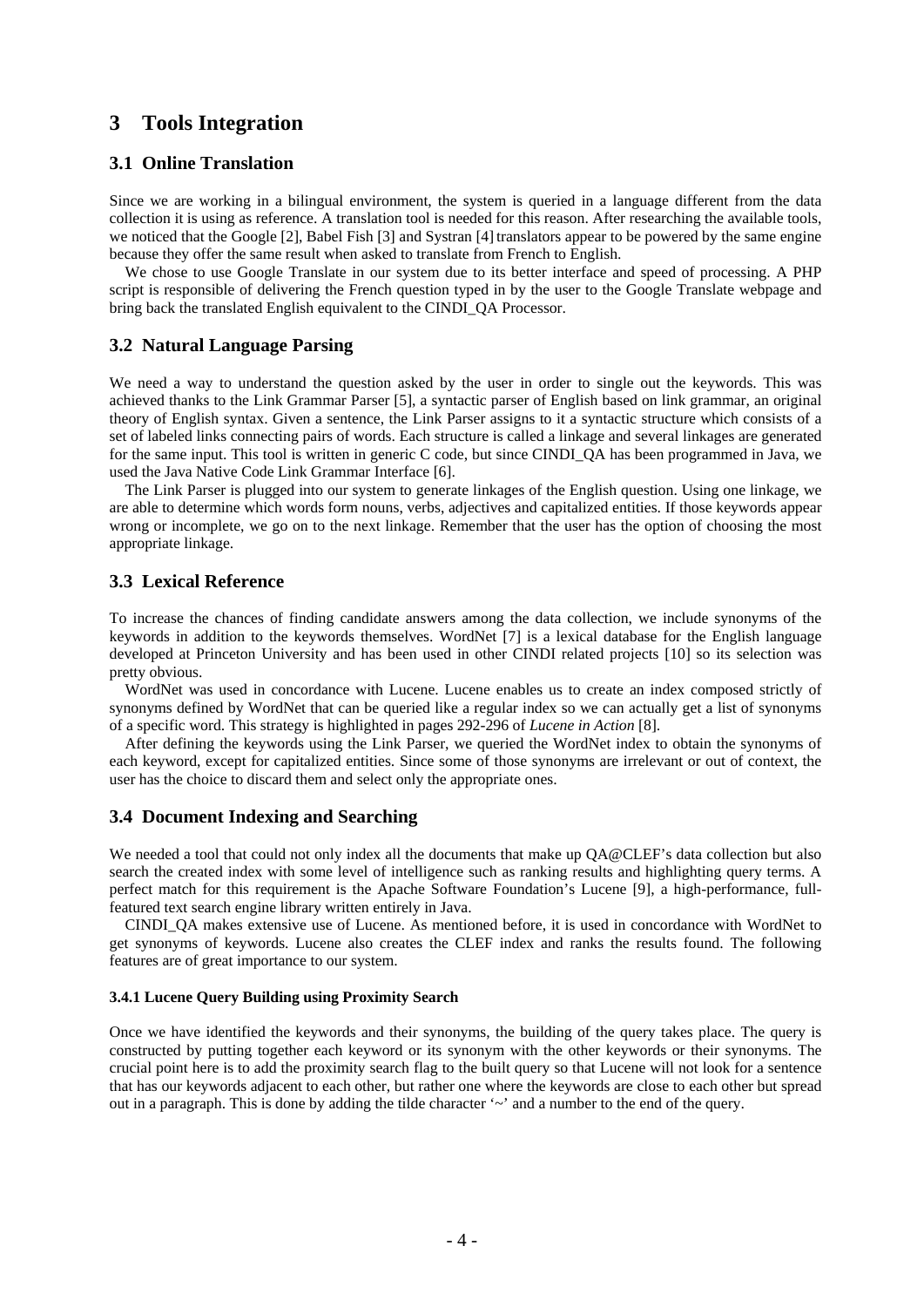#### **3.4.2 Highlighting query terms in Answer Candidates**

Once the Lucene query is built, it is searched against the index of the document collection. Lucene then returns a list of filenames ranked according to the frequency of occurrence of the words in the query. At this point, we take advantage of the Lucene Highlighter, a wonderful tool that actually displays snippets of text with the query terms highlighted. This allows us not only to know which document has the answer, but also to obtain a sentence in that document that displays the actual answer. This mechanism is mentioned on page 300 of *Lucene in Action* [8].

### **4 Template Matching**

CINDI\_QA's template module comes into play in the final stages, between the identification of the answer candidates and the return of an answer to the user. Indeed, after the Lucene component's job is done, we are left with a set of sentences one of which holds the actual answer. To determine which one to choose, we match them against our set of pre-defined templates. We chose to use templates because a previous project [10] done by a member of our group was pretty successful at parsing English questions using mainly templates.

 According to the CLEF Working Notes [11], there are three different types of questions: Factoid, Definition and List. Factoid and Definition kinds are further broken down into sub-categories: Person, Time, Location, Organization, Measure, Count, Object and Other for the former and Person, Organization, Object and Other for the latter. Our templates take advantage of this approach to differentiate among the questions that are inputted in our system, and also of the keywords we identified in the Link Parser module. The capitalized entity, made up of a word whose first letter is uppercase, identifies proper nouns. It is an important keyword because of its high frequency of occurrence; this is due to the fact that most questions at QA@CLEF ask about famous people, locations or events.

#### **4.1 The Person Definition Template:** *Who is X?*

This is without a doubt the easiest template to consider. To discover that a question is of that type, it must start with the word "who", have the verb "is" or its derivative "was" and must be followed by a capitalized entity X. X could be one word or a composition of words; as long as adjacent words are capitalized, CINDI\_QA will define them as belonging to one and the same capitalized entity. The following illustrates the query given to CINDI\_QA, the candidate returned by the Highlighter of the Lucene Module and the answer returned after template matching.

 Example: - query: *Who is Robert Altman?*  - candidate: Robert Bernard Altman (February 20, 1925 – November 20, 2006) was an American film director known for making films that are highly naturalistic, but with a stylized perspective.

- answer: American film director.

#### **4.2 The Count Factoid Template:** *How many N V?*

This template is selected if the question starts with the words "how many" and has at least one verb V and one noun N, capitalized entities being optional. In the following example, had the expression "Solar System" not been capitalized, the Link Parser module would have identified "solar" as an adjective and "system" as a noun, yet the template would still be selected because "planets" is a noun.

Example: - query: *How many planets does the Solar System have?*

- candidate: The Solar System or solar system consists of the Sun and the other celestial objects gravitationally bound to it: the eight planets, their 165 known moons, three currently identified dwarf planets (Ceres, Eris, and Pluto) and their four known moons, and billions of small bodies.

- answer: Eight.

#### **4.3 The Time Factoid Template:** *What year V1 X V2?* **/** *When V1 X V2?*

This template is selected if the following occurs: the question starts with the words "what year" or "when", then has two verbs, V1 and V2 as well as one capitalized entity X. The Link Parser module will identify two separate verbs even if they belong to the participate form of the same verb, i.e. it will flag "was" as V1 and "murdered" as V2, even though technically they both define the verb "murder". In the following example, notice how the word "assassinate", synonym of the inputted verb "murder", is used to return the correct answer.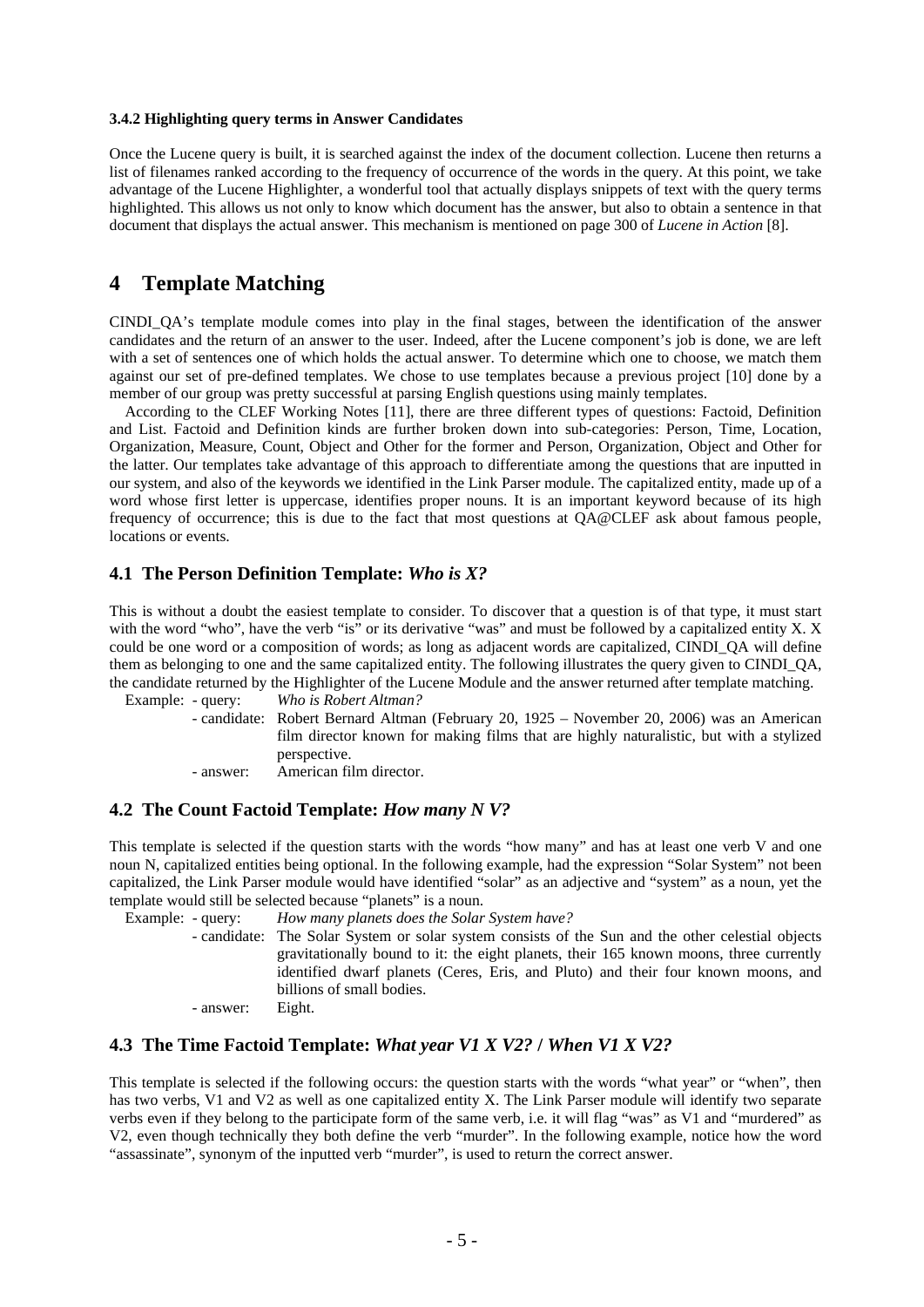|           | Example: - query: What year was Martin Luther King murdered?                |  |  |  |
|-----------|-----------------------------------------------------------------------------|--|--|--|
|           | - candidate: On April 4, 1968, King was assassinated in Memphis, Tennessee. |  |  |  |
| - answer: | -1968.                                                                      |  |  |  |

 In the feedback mode, the user will be prompted one last time to approve the template chosen by CINDI\_QA before being shown an answer. In the black-box mode, the system chooses the least costly linkage from the Link Parser, retains only the first two synonyms of a keyword, uses the best ranked document from Lucene with the most highlighted sentence and constructs the answer based on the first template matched.

## **5 Results**

The CINDI group participated in the FR to EN track of the QA@CLEF edition of 2007. We produced two runs that were sent: cind071fren and cind072fren. The two runs ended up with the same overall accuracy value of 13%. The following figure details the different assessments both runs obtained.

|             | Right | Wrong | Inexact | Unsupported   Unassessed | <b>Accuracy</b> |
|-------------|-------|-------|---------|--------------------------|-----------------|
| cind071fren |       |       |         |                          | 13%             |
| cind072fren | 26    | 170   |         |                          | 13%             |

| Figure 3: CINDI QA Results at QA@CLEF 2007 |
|--------------------------------------------|

In addition to the usual news collections, articles from Wikipedia were also considered as answer source for the first time this year. But we became aware of that very late in our answering process and were only able to use a small part of the corpora available. This is the main reason for our system's low performance.

 Since our two runs are equivalent, the following figure shows the accuracy by question type only of cind072fren. CINDI\_QA's score on definition questions is much higher than any other type of question. This result is attributed to the robustness of template 4.1.

|                    | <b>Factoids</b> | <b>Lists</b> | <b>Definitions</b> |
|--------------------|-----------------|--------------|--------------------|
| <b>Total</b>       | 161             |              | 30                 |
| <b>Right</b>       | 18              |              |                    |
| Wrong              | 140             |              | 22                 |
| <b>Unsupported</b> | 2               |              |                    |
| <b>Inexact</b>     |                 |              |                    |
| <b>Accuracy</b>    | 11.18%          | 11.11%       | 23.33%             |

**Figure 4: CINDI\_QA Results by Question Type**

### **6 Conclusion and Future Works**

Although the approach we used to tackle bilingual question-answering at CLEF looks good in theory, the results obtained are a bit disappointing, as is shown by our 13% success rate. Because this is our first participation in QA@CLEF and the CINDI group only invested 1 man/year on the project, we have high hope for the future, especially since we missed a large part of the source corpora.

We learned that because CINDI OA relies on so many external tools, it is only as strong as its weakest link. For instance, if from the start, the translation of the question isn't a successful one, there is nothing the system can do after that stage to come up with a correct answer.

 Future works include the addition of new templates to handle the multitude of question sub-categories as well as a mechanism to identify questions whose answer isn't located in the CLEF data collection and return NIL for those questions. We hope we can have these enhancements ready for the next edition of QA@CLEF.